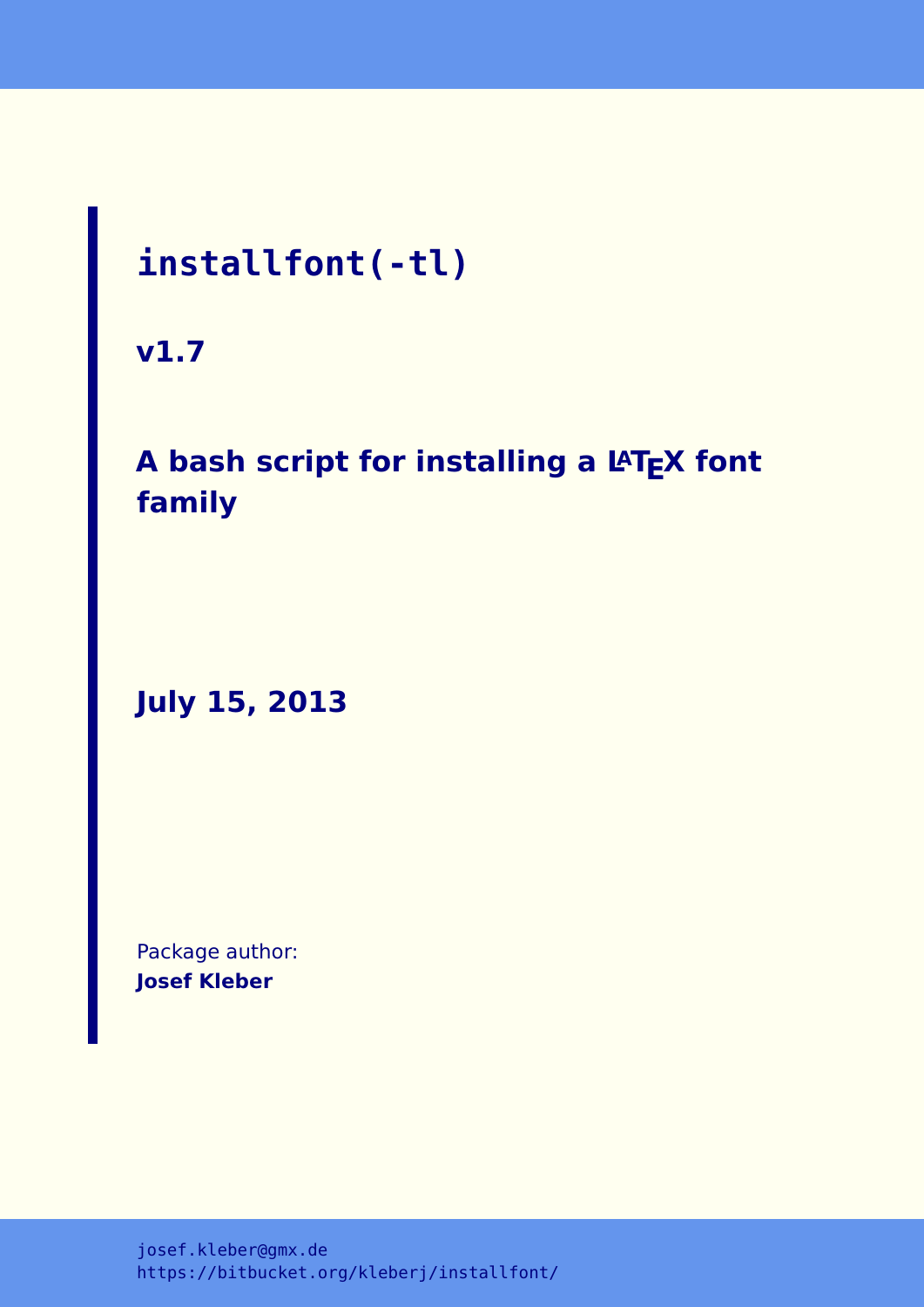With this script<sup>[\\*](#page-1-0)</sup> (installfont for MiKTeX; installfont-tl for TeXLive), you can install a LaTeX font family (Postscript Type1, Truetype, Opentype). It supports font series from light to ultra bold + (faked) small caps + faked slanted, but no expert fonts. The script will rename the fonts automatically (optinal) or will otherwise expect \*.afm files and the font files (in Postscript Type1 format!) named in the Karl Berry scheme (e.g. 5nar8a.pfb). After running the script, you should have a working font installation in your local TeX tree.

<span id="page-1-0"></span><sup>\*</sup>This script automates the procedure described in 'Tutorial I The Basics' in [fontinstallationguide.pdf](ftp://dante.ctan.org/tex-archive/info/Type1fonts/fontinstallationguide/fontinstallationguide.pdf)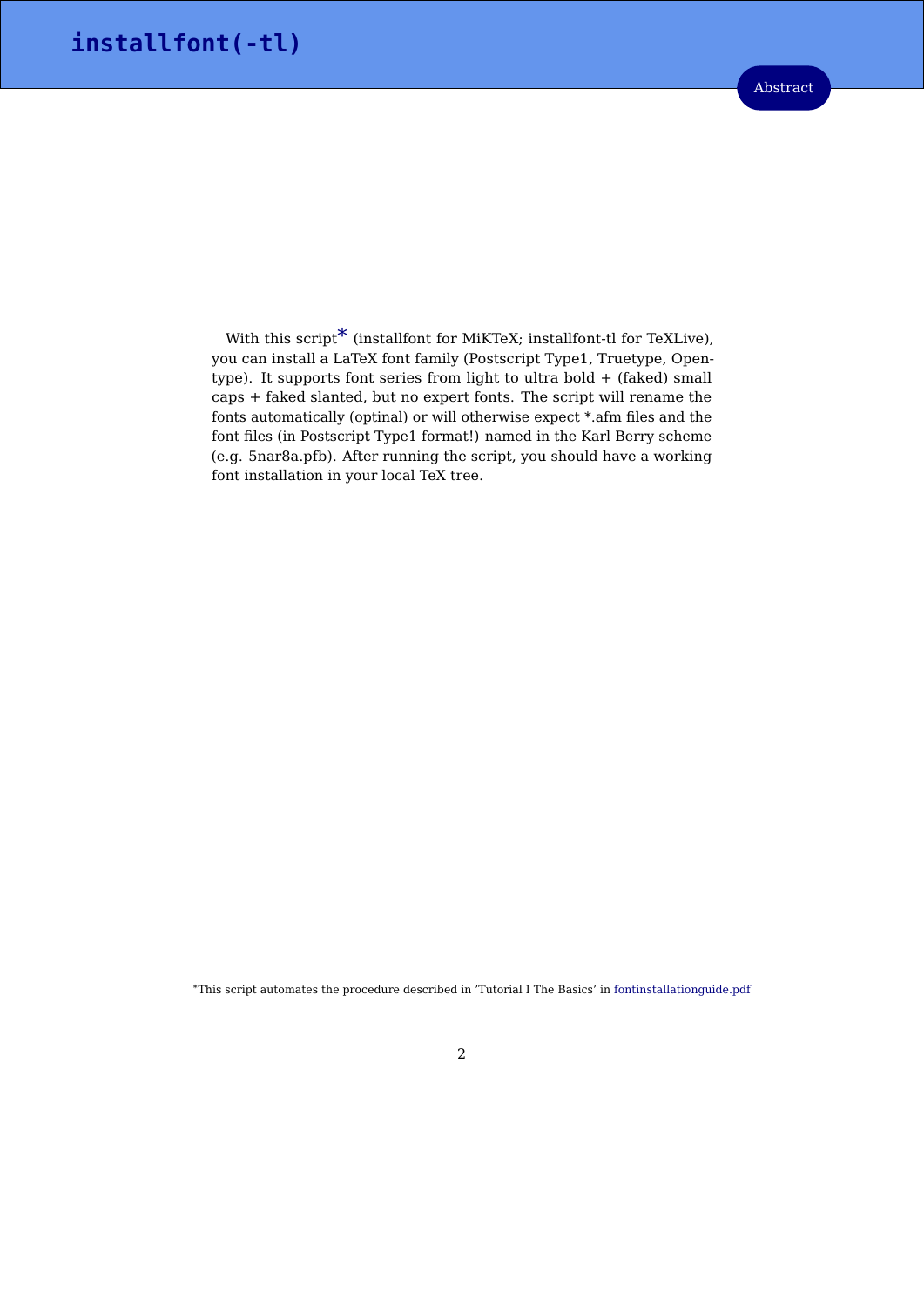### **Dependencies**

For using this script the following programms have to be installed:

- Windows
	- **–** [MiKTeX](http://www.miktex.org/)<sup>1</sup> or [TeXLive](http://www.tug.org/texlive/)<sup>2</sup>
	- **–** [cygwin](http://www.cygwin.com/)<sup>3</sup> or any other \*nix-like environment with the same funtionality

Download setup.exe and follow the instructions on the cygwin homepage

- **–** for installing fonts in other formats than Postscript Type1
	- \* Truetype

Download the  $ttf2pt1$  Installer<sup>4</sup>, install  $ttf2pt1$  and add the installation directory to your PATH

\* Opentype

Download the [LCDF Typetools](ftp://akagi.ms.u-tokyo.ac.jp/pub/TeX/win32/lcdf-typetools-w32.tar.xz)<sup>5</sup> and run (bash/cygwin) unxz lcdf-typetools-w32.tar.xz followed by tar -xf lcdf-typetools-w32.tar and add the bin directory to the PATH. You need to install [Ghostscript](http://www.ghostscript.com/)<sup>6</sup> if you are using TeXLive!

- \*nix
	- **–** [TeXLive](http://www.tug.org/texlive/)<sup>7</sup>
	- **–** Ghostscript (pf2afm)
	- **–** for installing fonts in other formats than Postscript Type1
		- \* Truetype

Install the ttf2pt1 package with your distribution package manager or download a package from a [webpage](http://packages.ubuntu.com/search?lang=en&keywords=ttf2pt1)<sup>8</sup>.

\* Opentype

Install the lcdf-typetools package with your distribution package manager or download a package from a [webpage](http://packages.ubuntu.com/search?lang=en&keywords=lcdf-typetools)<sup>9</sup>. Should be available in recent versions of TeXLive!

You can also convert the font manually, e.g. with [Fontforge](http://fontforge.sourceforge.net/)<sup>10</sup>. Load the font, reencode the font to 'Adobe Standard' and generate the font (PS Type1 (Binary)).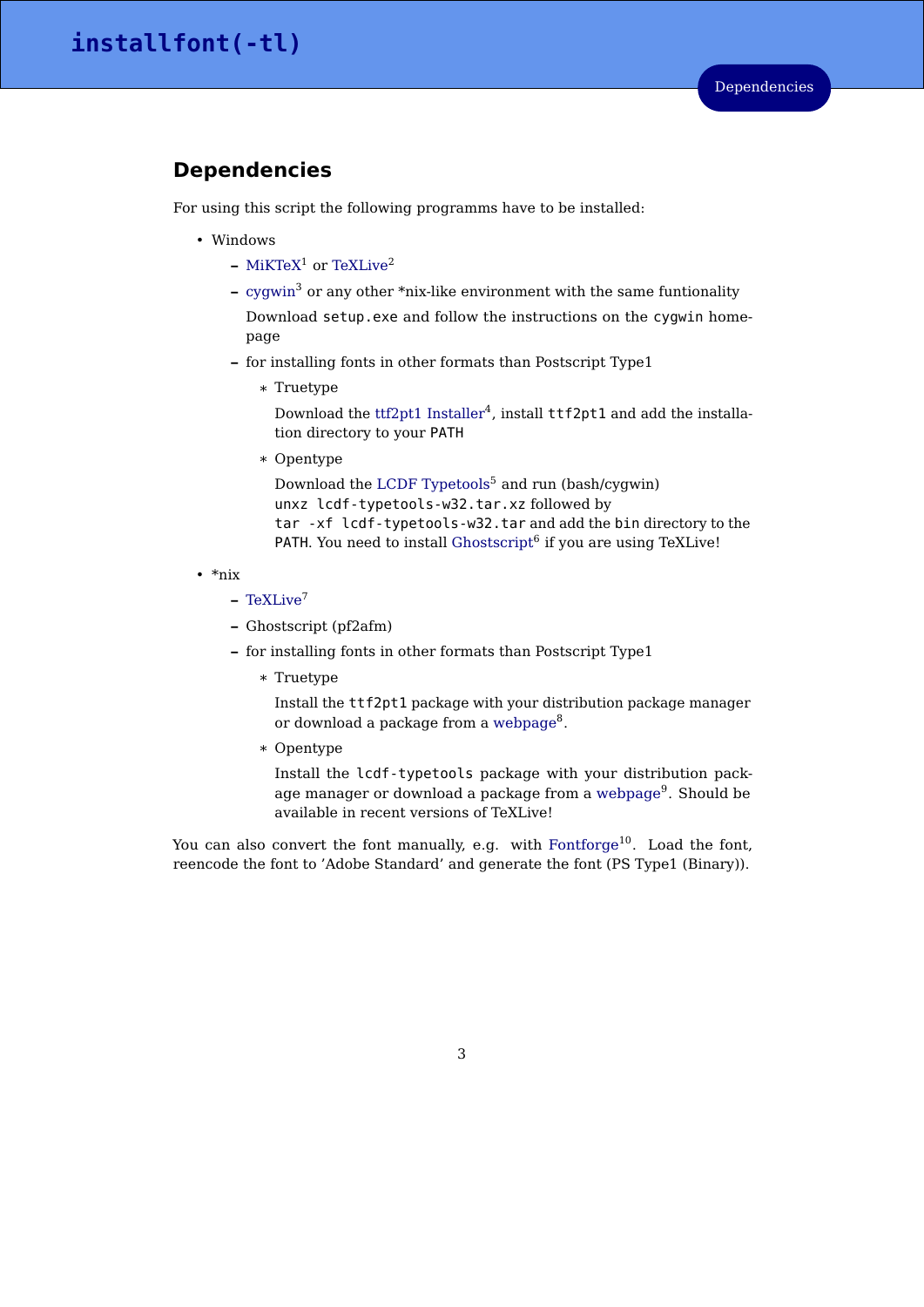# **The font(s)**

The core part of the script needs the font(s) in Postscript Type1 format and named in Karl Berry scheme. It can try to convert and to rename the font(s) and afm files for you by analyzing the afm files. If it fails[\\*\\*](#page-3-0) you will have to rename the font(s) and afm files on your own. The Karl Berry scheme expects a file to be named like this:

| fxx         | y(y)     | ZZ.           | .pfb |
|-------------|----------|---------------|------|
|             |          |               |      |
| font family | font cut | font encoding |      |

with the following meaning:

| f    | supplier (type foundry) | p (Adobe), l (Linotype), f (small foundries, free),                                                                                                                                                                                                                                                                                                                                                                                                                                             |  |
|------|-------------------------|-------------------------------------------------------------------------------------------------------------------------------------------------------------------------------------------------------------------------------------------------------------------------------------------------------------------------------------------------------------------------------------------------------------------------------------------------------------------------------------------------|--|
|      |                         | .                                                                                                                                                                                                                                                                                                                                                                                                                                                                                               |  |
| XX.  | typeface                | tm (Times), ch (Charter), hy (Helvetica),                                                                                                                                                                                                                                                                                                                                                                                                                                                       |  |
| y(y) | weights/variants        | r (regular/medium), ri (regular/medium italic),<br>rc (regular/medium small caps), b (bold),<br>bi (bold italic), bc (bold small caps), l (light),<br>li (light italic), lc (light small caps), s (semi bold),<br>si (semi bold italic), sc (semi bold small caps),<br>d (demi), di (demi italic), dc (demi small caps),<br>x (extra bold), xi (extra bold italic), xc (extra<br>bold small caps), u (ultra bold/heavy), ui (ul-<br>tra bold/heavy italic), uc (ultra bold/heavy small<br>caps) |  |
| ZZ   | font encoding           | 8a (AdobeStandardEncoding), 8r (T <sub>F</sub> X base en-<br>$coding)$ ,                                                                                                                                                                                                                                                                                                                                                                                                                        |  |

The script supports the cuts presented in the table. Don't copy more than these cuts into your working directory, otherwise the automatic renaming will quite likely fail! It will add faked slanted cuts and faked small caps, if there are no real small caps fonts. If you only have one font cut, it will be installed as regular font. If you want more information about Karl Berry scheme read:

texdoc fontname

<span id="page-3-0"></span><sup>\*\*</sup>feel free to contact the author, so that another search pattern can be added to grep command(s)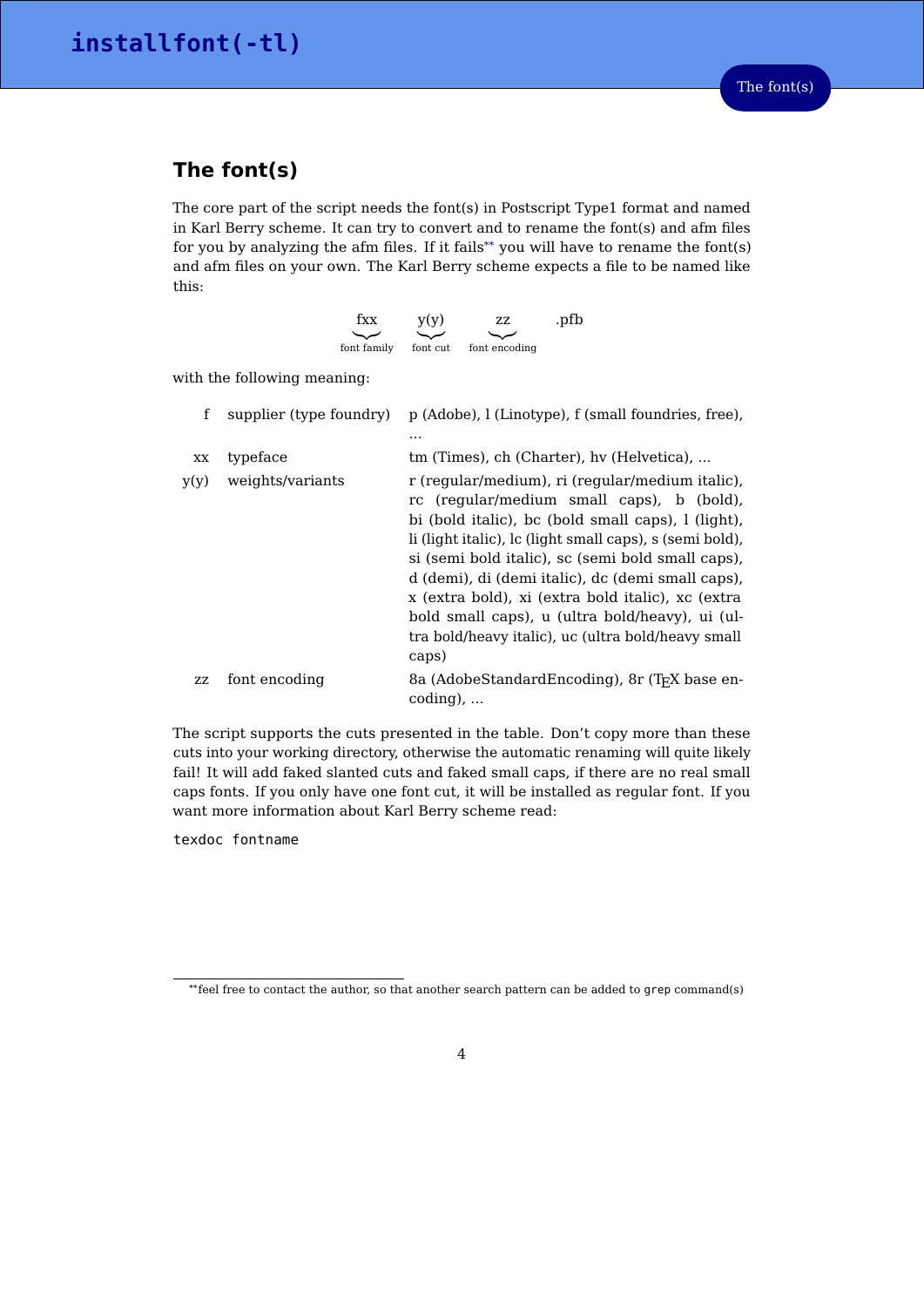# **Options**

The style file created with this script offers the following options:

• scaled

You can use the option scaled for scaling the font to better match with other fonts.

• leading

For some fonts it might be necessary to increase the leading between lines for a better optical impression, where 1.0 means 100%.

### **Usage**

To install a font family simply call the script:

```
kleberj@home ~/installfont
$ installfont -f 5na -n 'Softmaker Nashville' -c Nashville -P MF@Sna
-v v1.0 -l /cygdrive/d/LocalTeXMF -s MyFonts/Nashville -p nashville
-m nashville -O -d 2010/09/14
```
You can also put a copy of the script in your working directory and change the default values of the script variables. Then you can simply call the script with

```
kleberj@home ~/installfont
$ ./installfont
```
After running the script the font(s) should be properly installed. You can use the font just with \usepackage{PACKAGENAME} or \FONTCOMMAND.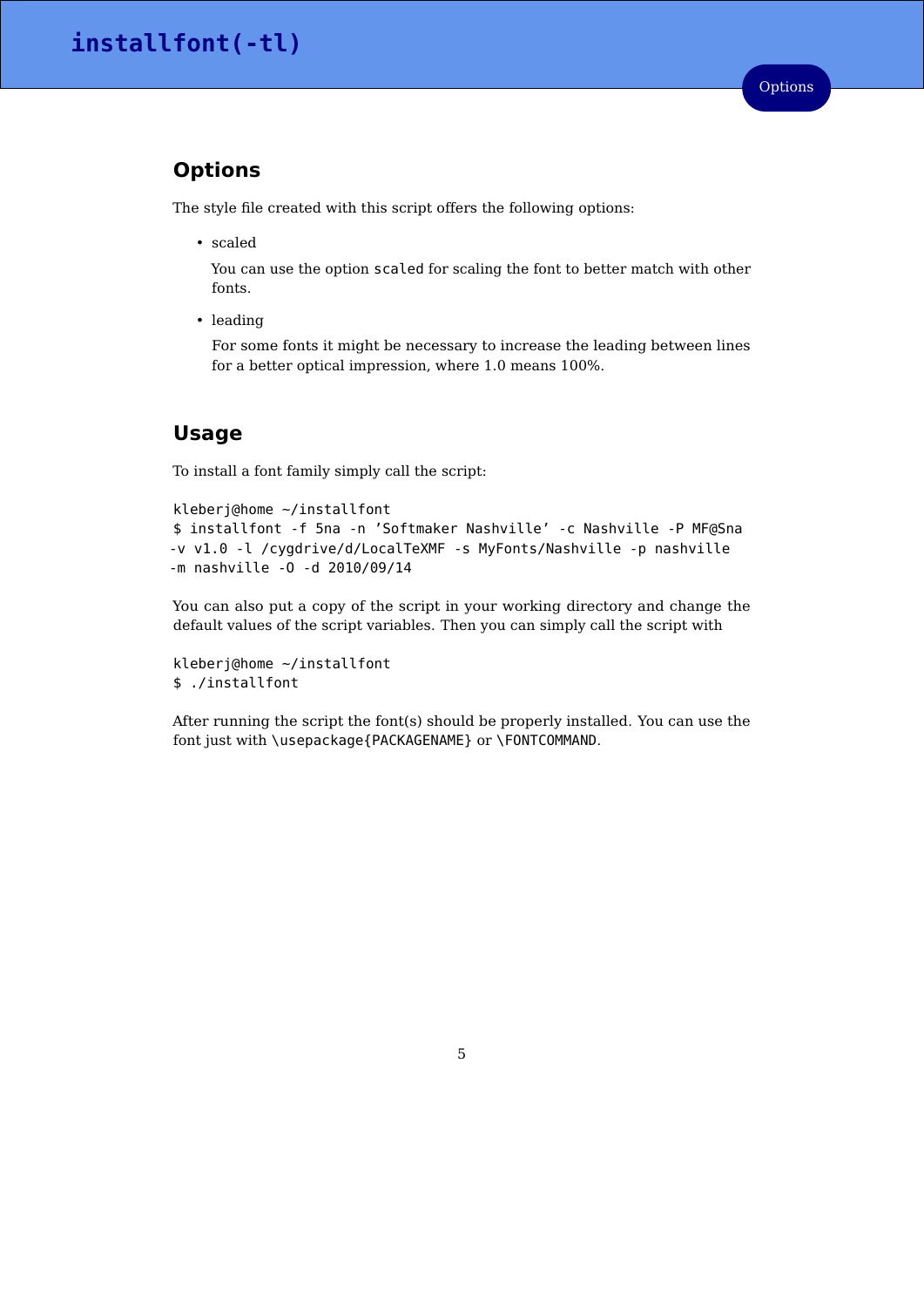The script offers the following command line options:

| - f  | --fontfamily      | Name of the LaTeX font family, e.g. ptm (Adobe<br>Times)                                               |  |
|------|-------------------|--------------------------------------------------------------------------------------------------------|--|
| - n  | --fontname        | Font name, e.g. Adobe Times                                                                            |  |
| $-C$ | --fontcommand     | Name of the command that will switch to the font                                                       |  |
| $-P$ | --fontscaleprefix | prefix of the scale macro, which should be different<br>for each font (no digits allowed)              |  |
| -t   | --fonttype        | Font type (pst1(default) ttf otf)                                                                      |  |
| - p  | --packagename     | Name of the LaTeX package                                                                              |  |
| - d  | --packagedate     | Date of the LaTeX package                                                                              |  |
| - v  | --packageversion  | Version of the LaTeX package                                                                           |  |
| - Լ  | --localtexmf      | root of your local TeX tree, e.g.<br>/cygdrive/c/LocalTeXMF<br>(TeXLive version default: \$TEXMFLOCAL) |  |
| - S  | --fontsubdir      | location where the fonts and support files should be<br>installed, e.g. MyFonts/AdobeTimes             |  |
| -е   | --fontencoding    | encoding of the font (default: 8a (AdobeStandardEn-<br>coding))                                        |  |
| - 0  | --otffontfeatures | choosing Opentype font features (default: -fkern<br>-fliga)                                            |  |
| - m  | --mapfilename     | file name of the map file (without .map)                                                               |  |
| - u  | --uninstall       | will uninstall the font family. You must specify<br>--localtexmf and --fontsubdir                      |  |
| -R   | --rmdefault       | installs font family as roman (serif) font family (de-<br>fault)                                       |  |
| -S   | --sfdefault       | installs font family as sans serif font family                                                         |  |
| -T   | --ttdefault       | installs font family as typewriter font family                                                         |  |
| - 0  | --origfontname    | use original font names instead of Karl Berry names                                                    |  |
| -а   | --admin           | set administrative mode (MiKTeX v2.8+)                                                                 |  |
| - V  | --version         | will print the version number of the script                                                            |  |
| -L   | --log             | will redirect the terminal output of the programms<br>to the LOG file                                  |  |
| - h  | --help            | will print this help statement                                                                         |  |